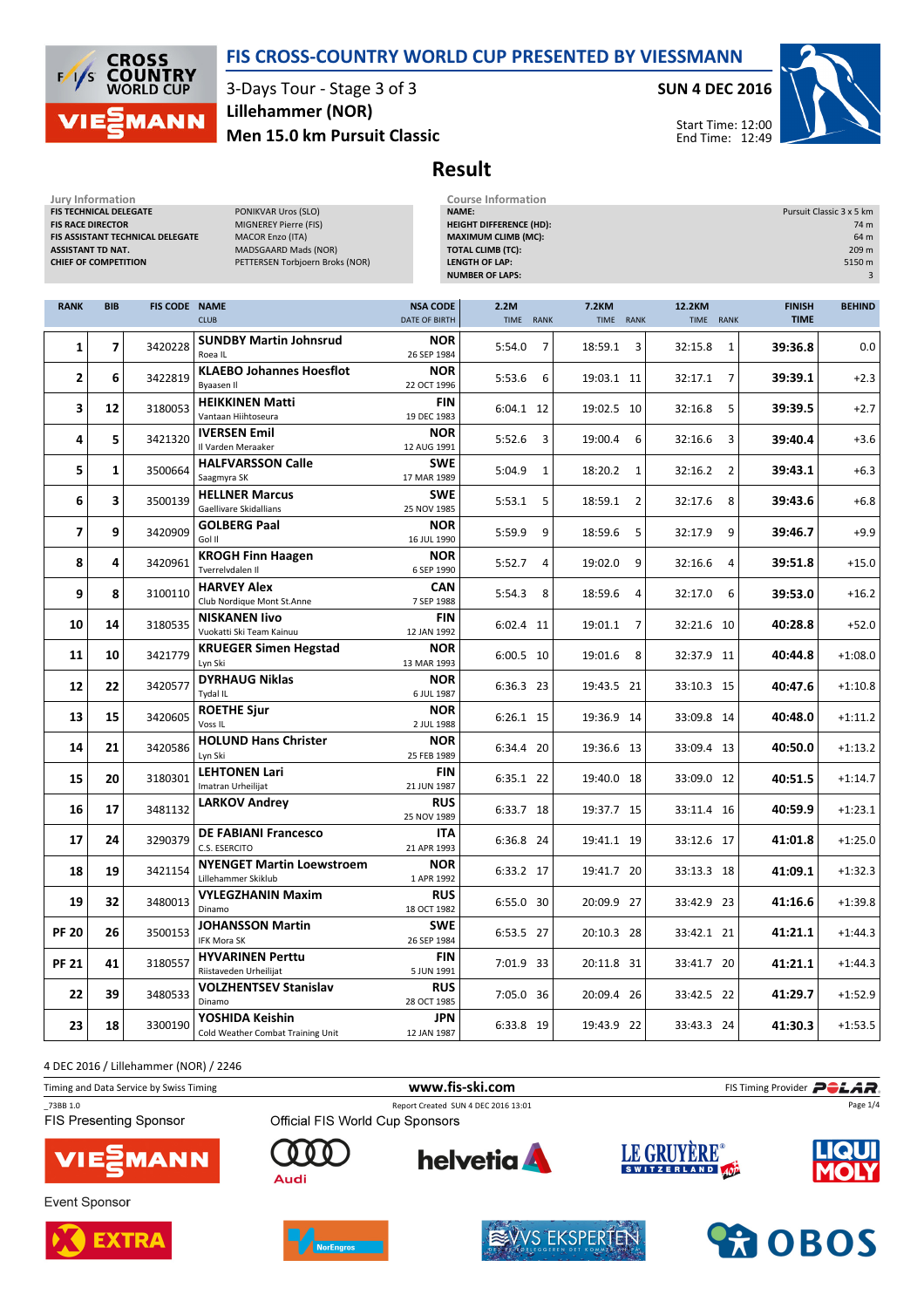### FIS CROSS-COUNTRY WORLD CUP PRESENTED BY VIESSMANN



3-Days Tour - Stage 3 of 3 Men 15.0 km Pursuit Classic Lillehammer (NOR)

SUN 4 DEC 2016



Start Time: 12:00 End Time: 12:49

# Result

| <b>RANK</b> | <b>BIB</b> | <b>FIS CODE NAME</b> | <b>CLUB</b>                                               | <b>NSA CODE</b><br>DATE OF BIRTH | 2.2M<br>TIME RANK | <b>7.2KM</b><br>TIME RANK | 12.2KM<br>TIME RANK | <b>FINISH</b><br><b>TIME</b> | <b>BEHIND</b> |
|-------------|------------|----------------------|-----------------------------------------------------------|----------------------------------|-------------------|---------------------------|---------------------|------------------------------|---------------|
| 24          | 27         | 3500330              | <b>PETERSON Teodor</b><br><b>IFK Umeaa</b>                | <b>SWE</b><br>1 MAY 1988         | 6:53.2 26         | 20:10.8 29                | 33:51.8 29          | 41:40.2                      | $+2:03.4$     |
| 25          | 28         | 3480004              | <b>DEMENTIEV Eugeniy</b><br>Dinamo                        | <b>RUS</b><br>17 JAN 1983        | 6:54.5 29         | 20:11.3 30                | 33:43.8 25          | 41:41.1                      | $+2:04.3$     |
| 26          | 11         | 3510023              | <b>COLOGNA Dario</b><br>Val Müstair                       | <b>SUI</b><br>11 MAR 1986        | $6:05.2$ 13       | 19:38.1 16                | 33:33.4 19          | 41:45.1                      | $+2:08.3$     |
| 27          | 43         | 3100006              | <b>KERSHAW Devon</b><br>Onaping Falls Nordics Ski Club    | <b>CAN</b><br>20 DEC 1982        | 7:13.6 40         | 20:18.8 33                | 33:51.1 27          | 41:45.3                      | $+2:08.5$     |
| 28          | 49         | 3480695              | <b>BESSMERTNYKH Alexander</b>                             | <b>RUS</b><br>15 SEP 1986        | 7:17.7 45         | 20:20.3 35                | 33:58.1 31          | 41:45.8                      | $+2:09.0$     |
| 29          | 16         | 3220002              | <b>MUSGRAVE Andrew</b>                                    | <b>GBR</b>                       | 6:26.5 16         | 20:07.7 25                | 34:01.3 33          | 41:53.4                      | $+2:16.6$     |
| 30          | 35         | 3200241              | Huntly Nordic Ski Club/Roea IL<br><b>BING Thomas</b>      | 6 MAR 1990<br>GER                | 6:55.5 32         | 20:12.3 32                | 33:58.6 32          | 41:57.1                      | $+2:20.3$     |
| 31          | 23         | 3422803              | Rhoener WSV Dermbach<br><b>STENSHAGEN Mattis</b>          | 3 APR 1990<br><b>NOR</b>         | 6:34.7 21         | 19:46.6 23                | 33:51.2 28          | 42:01.0                      | $+2:24.2$     |
| 32          | 58         | 1344711              | Follebu Skiklubb<br><b>JAUHOJAERVI Sami</b>               | 13 AUG 1996<br><b>FIN</b>        | 7:36.9 56         | 20:54.7 46                | 34:23.1 38          | 42:06.4                      | $+2:29.6$     |
| 33          | 34         | 3460018              | Vuokatti Ski Team Kainuu<br><b>PEPENE Paul Constantin</b> | 5 MAY 1981<br><b>ROU</b>         | 7:02.3 35         | 20:19.6 34                | 34:08.6 34          | 42:08.8                      | $+2:32.0$     |
|             |            |                      | CS Dinamo Bucuresti<br><b>MANIFICAT Maurice</b>           | 21 MAY 1988<br><b>FRA</b>        |                   |                           |                     |                              |               |
| 34          | 13         | 3190111              | Douanes - SC Agy St Sigismond<br><b>USTIUGOV Sergey</b>   | 4 APR 1986<br><b>RUS</b>         | 6:08.3 14         | 19:39.4 17                | 33:49.5 26          | 42:09.8                      | $+2:33.0$     |
| 35          | 2          | 3481539              | <b>HOFFMAN Noah</b>                                       | 8 APR 1992<br>USA                | 5:45.3<br>2       | 19:10.8 12                | 33:52.5 30          | 42:15.5                      | $+2:38.7$     |
| 36          | 48         | 3530489              | Ski and Snowboard Club Vail                               | 1 AUG 1989                       | $7:16.7$ 44       | 20:43.4 40                | 34:23.5 39          | 42:16.3                      | $+2:39.5$     |
| 37          | 40         | 3290245              | <b>NOECKLER Dietmar</b><br>G.S. FIAMME ORO MOENA          | ITA<br>29 SEP 1988               | 7:06.8 39         | 20:20.8 36                | 34:18.7 36          | 42:21.8                      | $+2:45.0$     |
| 38          | 51         | 3200376              | <b>NOTZ Florian</b><br>SZ Roemerstein                     | GER<br>24 APR 1992               | 7:25.7 49         | 20:51.3 44                | 34:24.1 40          | 42:23.5                      | $+2:46.7$     |
| 39          | 54         | 3290326              | <b>PELLEGRINO Federico</b><br>G.S. FIAMME ORO MOENA       | <b>ITA</b><br>1 SEP 1990         | 7:18.2 46         | 20:44.5 42                | 34:27.0 41          | 42:25.1                      | $+2:48.3$     |
| 40          | 25         | 3421467              | <b>RUNDGREEN Mathias</b><br>Byaasen Skiklub               | <b>NOR</b><br>21 FEB 1991        | 6:37.5 25         | 20:07.3 24                | 34:20.4 37          | 42:37.7                      | $+3:00.9$     |
| 41          | 45         | 3480317              | <b>TURYSHEV Sergey</b><br>Ugra Svsm 2                     | <b>RUS</b><br>23 JUN 1985        | 7:16.4 43         | 20:43.0 39                | 34:31.2 42          | 42:42.5                      | $+3:05.7$     |
| 42          | 31         | 3500259              | <b>JOENSSON Emil</b><br>Anna o Emil SK                    | <b>SWE</b><br>15 AUG 1985        | 6:54.0 28         | 20:43.9 41                | 34:49.4 43          | 42:44.5                      | $+3:07.7$     |
| 43          | 55         | 3200331              | <b>WICK Thomas</b><br>SC Motor Zella-Mehlis               | GER<br>12 APR 1991               | 7:27.6 52         | 20:54.8 47                | 34:50.7 46          | 42:48.2                      | $+3:11.4$     |
| 44          | 53         | 3670042              | <b>MALYSHEV Sergey</b>                                    | KAZ<br>7 OCT 1994                | 7:26.1 50         | 20:55.3 48                | 34:50.2 45          | 42:50.5                      | $+3:13.7$     |
| 45          | 29         | 3090024              | <b>TSINZOV Veselin</b><br>Alexander Logistics             | <b>BUL</b><br>29 JUL 1986        | 6:55.0 31         | 20:21.2 37                | 34:18.3 35          | 42:52.3                      | $+3:15.5$     |
| 46          | 47         | 3050159              | <b>TRITSCHER Bernhard</b>                                 | <b>AUT</b>                       | 7:19.6 48         | 20:51.7 45                | 34:49.8 44          | 42:59.4                      | $+3:22.6$     |
| 47          | 33         | 3501255              | SK Saalfelden-Salzburg<br><b>SVENSSON Oskar</b>           | 25 APR 1988<br><b>SWE</b>        | 7:02.3 34         | 20:28.3 38                | 34:51.2 47          | 43:13.2                      | $+3:36.4$     |
| 48          | 37         | 3100097              | Falun Borlaenge sk<br><b>VALIAS Len</b>                   | 7 SEP 1995<br><b>CAN</b>         | 7:06.4 38         | 20:56.0 50                | 35:19.7 51          | 43:20.8                      | $+3:44.0$     |
| 49          | 30         | 3200210              | Team Hardwood<br><b>EISENLAUER Sebastian</b>              | 21 NOV 1988<br>GER               | 7:05.3 37         | 20:50.9 43                | 35:18.8 50          | 43:25.3                      | $+3:48.5$     |
|             |            |                      | SC Sonthofen                                              | 13 MAR 1990                      |                   |                           |                     |                              |               |

4 DEC 2016 / Lillehammer (NOR) / 2246

Timing and Data Service by Swiss Timing **WWW.fis-Ski.com WWW.fis-Ski.com** FIS Timing Provider **PCLAR** \_73BB 1.0 Report Created SUN 4 DEC 2016 13:01 Page 2/4FIS Presenting Sponsor LE GRUYÈRE® **helvetia** n MANN Audi









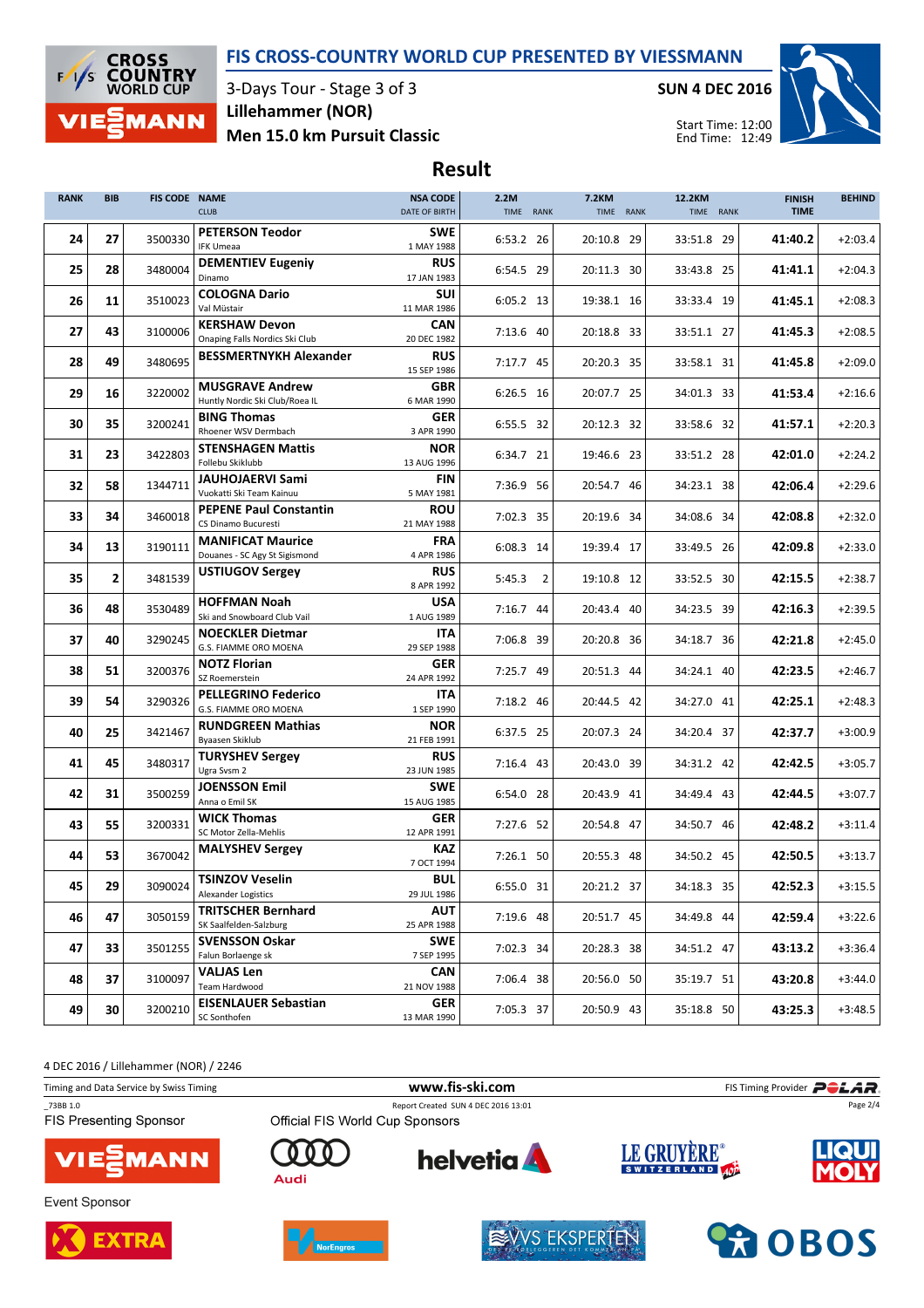### FIS CROSS-COUNTRY WORLD CUP PRESENTED BY VIESSMANN



3-Days Tour - Stage 3 of 3 Men 15.0 km Pursuit Classic Lillehammer (NOR)

SUN 4 DEC 2016



Start Time: 12:00 End Time: 12:49

# Result

| <b>RANK</b> | <b>BIB</b> | FIS CODE NAME | <b>CLUB</b>                                                           | <b>NSA CODE</b><br>DATE OF BIRTH | 2.2M<br>TIME RANK | <b>7.2KM</b><br>TIME RANK | 12.2KM<br>TIME RANK | <b>FINISH</b><br><b>TIME</b> | <b>BEHIND</b> |
|-------------|------------|---------------|-----------------------------------------------------------------------|----------------------------------|-------------------|---------------------------|---------------------|------------------------------|---------------|
| 50          | 42         | 3420365       | <b>BRANDSDAL Eirik</b><br>Kjelsaas IL                                 | <b>NOR</b><br>11 NOV 1986        | $7:14.3$ 41       | 20:55.9 49                | 35:18.4 49          | 43:28.5                      | $+3:51.7$     |
| 51          | 62         | 3740021       | <b>MIKAYELYAN Sergey</b><br>Ashocq Cross-Country School               | <b>ARM</b><br>27 APR 1992        | 8:00.7 63         | 21:42.3 58                | 35:34.0 54          | 43:29.1                      | $+3:52.3$     |
| 52          | 68         | 3300373       | MIYAZAWA Hiroyuki<br>JR East Ski Team                                 | <b>JPN</b><br>12 OCT 1991        | 8:02.2 64         | 21:43.6 61                | 35:35.9 55          | 43:29.8                      | $+3:53.0$     |
| 53          | 61         | 3100175       | <b>KILLICK Graeme</b>                                                 | <b>CAN</b>                       | 7:56.9 58         | 21:41.5 56                | 35:32.4 52          | 43:30.7                      | $+3:53.9$     |
| 54          | 50         | 1362656       | Ptarmigan Nordic Ski Club<br><b>LIVERS Toni</b>                       | 26 FEB 1989<br><b>SUI</b>        | 7:32.6 53         | 21:03.3 51                | 35:17.9 48          | 43:32.7                      | $+3:55.9$     |
|             |            |               | Davos<br><b>BAUMANN Jonas</b>                                         | 2 JUN 1983<br>SUI                |                   |                           |                     |                              |               |
| 55          | 66         | 3510342       | Tambo Spluegen<br><b>LENTING Akira</b>                                | 27 MAR 1990<br><b>JPN</b>        | 7:59.0 61         | 21:42.4 59                | 35:32.9 53          | 43:33.3                      | $+3:56.5$     |
| 56          | 56         | 3300330       | <b>TEAM AKIRA</b>                                                     | 11 AUG 1990                      | 7:27.1 51         | 21:25.6 53                | 35:38.5 56          | 43:50.2                      | $+4:13.4$     |
| 57          | 44         | 3530511       | <b>BJORNSEN Erik</b><br>APU Nordic Ski Center                         | <b>USA</b><br>14 JUL 1991        | 7:14.7 42         | 21:05.1 52                | 35:46.9 57          | 44:10.1                      | $+4:33.3$     |
| 58          | 38         | 1362947       | <b>PERL Curdin</b><br>Bernina Pontresina                              | SUI<br>15 NOV 1984               | 7:19.1 47         | 21:26.1 54                | 35:53.3 58          | 44:18.4                      | $+4:41.6$     |
| 59          | 52         | 3150070       | <b>RAZYM Ales</b><br>Sport Club Plzen                                 | <b>CZE</b><br>19 AUG 1986        | 7:33.6 54         | 21:27.2 55                | 35:54.4 59          | 44:24.6                      | $+4:47.8$     |
| 60          | 46         | 3190268       | <b>BACKSCHEIDER Adrien</b><br>Douane - Gerardmer Ski Nordique         | <b>FRA</b><br>7 AUG 1992         | 7:55.0 57         | 21:41.9 57                | 36:17.2 61          | 44:25.4                      | $+4:48.6$     |
| 61          | 57         | 1345875       | <b>GAILLARD Jean Marc</b>                                             | <b>FRA</b>                       | 7:35.7 55         | 21:43.0 60                | 36:10.7 60          | 44:28.0                      | $+4:51.2$     |
| 62          | 63         | 3150509       | S.C DES DOUANES HTE SAVOIE<br><b>KNOP Petr</b>                        | 7 OCT 1980<br><b>CZE</b>         | 8:00.0 62         | 21:50.3 64                | 36:19.3 62          | 44:52.9                      | $+5:16.1$     |
| 63          | 64         | 3390103       | Dukla Liberec<br><b>TAMMJARV Karel</b>                                | 12 MAY 1994<br><b>EST</b>        | 8:06.3 66         | 22:16.1 66                | 36:39.7 63          | 45:01.9                      | $+5:25.1$     |
|             |            |               | Tartu Skiclub<br><b>RASTELLI Maicol</b>                               | 25 MAY 1989<br>ITA               |                   |                           |                     |                              |               |
| 64          | 71         | 3290383       | C.S. ESERCITO<br><b>BURY Dominik</b>                                  | 28 APR 1991<br><b>POL</b>        | 8:39.5 68         | 22:46.6 67                | 37:06.4 66          | 45:09.4                      | $+5:32.6$     |
| 65          | 69         | 3430249       | Mks Istebna                                                           | 29 NOV 1996                      | 8:40.1 70         | 22:47.6 72                | 37:07.1 68          | 45:09.7                      | $+5:32.9$     |
| 66          | 59         | 3290407       | <b>SALVADORI Giandomenico</b><br><b>GRUPPO SCIATORI FIAMME GIALLE</b> | ITA<br>8 OCT 1992                | 7:57.2 59         | 21:49.2 62                | 36:47.8 65          | 45:10.7                      | $+5:33.9$     |
| 67          | 60         | 3150570       | <b>NOVAK Michal</b><br>Dukla Liberec                                  | <b>CZE</b><br>26 OCT 1996        | 7:57.5 60         | 21:49.7 63                | 36:41.6 64          | 45:20.4                      | $+5:43.6$     |
| 68          | 75         | 3530485       | <b>PACKER Eric</b><br>APU Nordic Ski Center                           | <b>USA</b><br>3 JUL 1990         | 8:41.3 73         | 22:47.6 71                | 37:13.4 72          | 45:21.9                      | $+5:45.1$     |
| 69          | 67         | 3670025       | <b>MALYSHEV Alexandr</b>                                              | KAZ<br>20 SEP 1989               | 8:03.7 65         | 22:15.2 65                | 37:06.6 67          | 45:23.4                      | $+5:46.6$     |
| 70          | 74         | 3670078       | <b>KLIMIN Olzhas</b>                                                  | KAZ                              | 8:47.2 74         | 22:48.4 73                | 37:10.6 70          | 45:32.8                      | $+5:56.0$     |
| 71          | 79         | 3670032       | <b>AKHMADIYEV Yerdos</b>                                              | 30 AUG 1996<br><b>KAZ</b>        | 9:12.3 80         | 23:13.6 74                | 37:38.7 74          | 45:49.6                      | $+6:12.8$     |
| 72          | 70         |               | <b>JOHNSGAARD Knute</b>                                               | 6 MAR 1985<br><b>CAN</b>         |                   |                           |                     |                              |               |
|             |            | 3100217       | Whitehorse CC Ski Club<br><b>MLYNAR Peter</b>                         | 5 DEC 1992<br><b>SVK</b>         | 8:40.8 72         | 22:46.7 68                | 37:13.0 71          | 45:57.1                      | $+6:20.3$     |
| 73          | 73         | 3700049       | SKP Vysoke Tatry                                                      | 1 MAR 1988                       | 8:40.4 71         | 22:47.0 70                | 37:08.5 69          | 46:11.9                      | $+6:35.1$     |
| 74          | 65         | 3150183       | <b>GRAEF Jakub</b><br>Dukla Liberec                                   | <b>CZE</b><br>11 SEP 1991        | 8:07.8 67         | 22:47.0 69                | 37:24.4 73          | 46:18.9                      | $+6:42.1$     |
| 75          | 76         | 3430141       | <b>ANTOLEC Jan</b><br><b>AZS AWF Katowice</b>                         | <b>POL</b><br>3 MAY 1990         | 8:47.4 75         | 23:14.6 75                | 38:16.3 75          | 47:02.6                      | $+7:25.8$     |

4 DEC 2016 / Lillehammer (NOR) / 2246

Timing and Data Service by Swiss Timing **Example 20** and Data Service by Swiss Timing Provider **POLAR** \_73BB 1.0 Report Created SUN 4 DEC 2016 13:01 Page 3/4**FIS Presenting Sponsor** LE GRUYÈRE® **helvetia** n MANN Audi